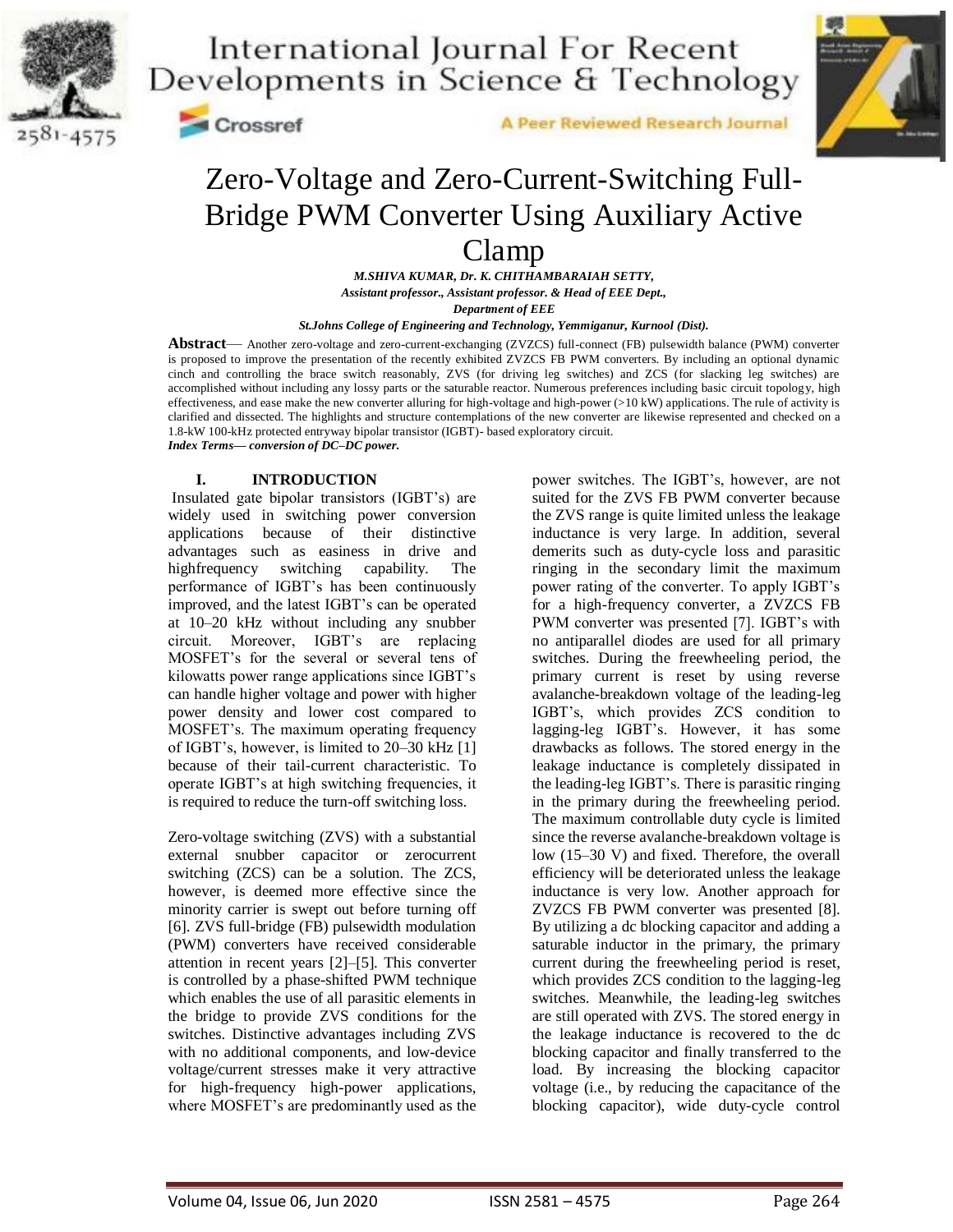



Crossref

range is attainable even when the leakage inductance is relatively large. This converter can be effectively applied to several kilowatts power range applications. Some demerits including loss in saturable inductor and its cooling problem hinder further increase of the power level above 10 kW. This paper proposes a novel ZVZCS FB PWM converter (see Fig. 1) to improve the performance of the previously presented ZVZCS FB PWM converters [7], [8]. The ZVS mechanism of leading-leg switches is the same as that of the converters [2]–[5], [8]. The ZCS of lagging-leg switches, how



Fig. 1. Circuit topology of the proposed ZVZCS FB PWM converter.

ever, is achieved by adding an active clamp in the secondary rectifier and by controlling it moderately. No lossy components are added to achieve ZVZCS operation. The duty-cycle loss is almost negligible although the leakage inductance is a little bit large since a high voltage (higher than input voltage) is applied to the leakage inductance to reset the primary current during freewheeling period. So, the new converter overcomes most of the limitations of the soft-switching FB PWM converters, which makes the new converter very attractive for highvoltage high-power  $(>10 \text{ kW})$  applications, where IGBT's are predominantly used as the power switches. The basic operation and features of the proposed converter are illustrated. A 1.8 kW 100-kHz prototype has been built using IGBT's (a MOSFET for the clamp switch) and

#### tested to verify the principle of operation. **II. OPERATION AND ANALYSIS**

The basic structure of the proposed ZVZCS FB PWM converter is the same as that of the ZVS FB PWM converter with the active clamp in the secondary side [3]. The control of the primary switches is also the same—phase-shift PWM control. The control of active clamp is a little different, which will be explained later in this

### **A Peer Reviewed Research Journal**

section. To illustrate steady-state operation, several assumptions are made as follows.

1) All components are ideal.

2) The output filter inductor is large enough to be treated as a constant current source during a switching period.

3) The clamp capacitor is large enough to be treated as a constant voltage source during a switching period. The new converter has eight operating modes within each operating half cycle. The equivalent circuits and operation waveforms are shown in Figs. 2 and 3, respectively.

### **A. Mode 1**

 $S1$  and  $S2$  are conducting, and the input power is delivered to the output. At the beginning of this mode, the rectifier voltage,  $V_c$ which was increasing, is clamped by through the body diode of  $\overline{SC}$ . The stored energy in the leakage inductance, which is generated by the resonance between the leakage inductance and parasitic capacitance, is recovered to the clamp



Fig. 2. Operation mode diagrams for eight modes.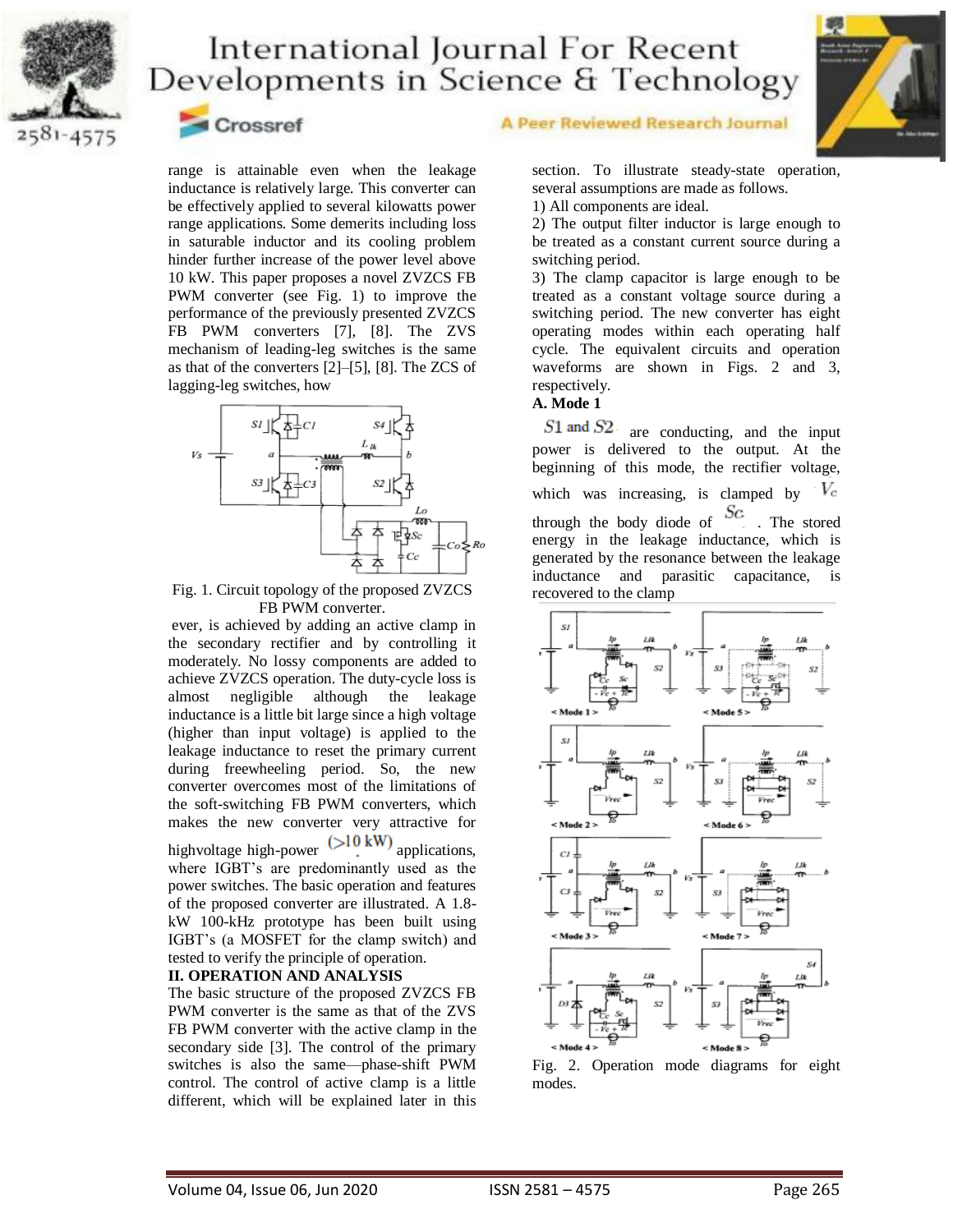



Crossref

capacitor. So, the primary current is decreased as follows:

$$
I_p(t) = \frac{1}{L_{\text{Bc}}} \left( V_s - \frac{V_c}{n} \right) \cdot t \tag{1}
$$

where *Ij*is the transformer turns ratio and the clamp capacitor current can be expressed as follows:

$$
I_c = \frac{I_p}{n} - I_o.
$$
 (2)

This mode ends when Ic becomes zero. The duration of this mode depends on the leakage inductance and the junction capacitance and the reverse recovery time of the rectifier diodes.

#### **B. Mode 2**

The body diode of Sc blocks and the secondary rectifier voltage becomes

$$
V_{\text{rec}} = nV_s. \tag{3}
$$

S1 and S2 are still on and the powering mode is sustained during this mode.





C. Mode 3 According to the given duty cycle,S1 is turned off and then the reflected load current to the primary chargesC1 and dischargesC3 . The switch voltage increases linearly as follows:

$$
V_{S1}(t) = \frac{nI_o}{C1 + C3} \cdot t. \tag{4}
$$

The turn-off process of S1 is low loss if the external capacitor is large enough to hold the switch voltage at near zero during the switch

### **A Peer Reviewed Research Journal**

turn-off time. During this mode, the secondary rectifier voltage is also decreased with almost same rate. At the end of this mode, D3 is turned on.

**D. Mode 4** After D3 starts conducting,S3 can be turned on with ZVS. The load current freewheels through the primary side, D3 and . To reset the primary current, the clamp switch is turned S2 on and then the rectifier voltage becomes .Vc This voltage is applied to the leakage inductance, the primary current is linearly decreased with the

slope of  $V_c/nL_{\text{IIc}}$ , and  $I_c$  is linearly increased satisfying (2). The primary current reaches zero at the end of this mode.

**E. Mode 5** The rectifier diodes are turned off since the primary current is zero and Sc is still on. During this mode, the primary current sustained at zero and Cc supplies whole load current.

**F. Mode 6** TheSc is turned off and then the rectifier voltage is dropped to zero. The load current freewheels through the rectifier itself. No current flows through the primary.

**G. Mode 7** Sc is turned off with ZCS. No tail current exists since all minority carriers are eliminated by recombination. This mode is dead time between S2and S4 .

**H. Mode 8** At the end of freewheeling mode,S4 is turned on. This turnon process is also ZCS since the primary current cannot be increased abruptly and no diode reverse recovery is involved. The primary current Ip is linearly increased with the slope of  $V_s/L_{\rm I\!R}$ . The rectifier voltage is still zero. This is the end of an operating half cycle.

#### **III. FEATURES OF THE PROPOSED CONVERTER**

**A. Effective Soft Switching (ZVZCS**) Softswitching mechanism (ZVS for leading-leg switches and ZCS for lagging-leg switches) of the proposed converter has exactly the same as those of the ZVZCS converters presented in [7] and [8]. The converters [7], [8] use lossy components to achieve ZCS of lagging-leg switches. The stored energy in the leakage inductance is completely dissipated in the leading-leg IGBT's during freewheeling mode [7] or there exists the core loss of saturable reactor [8]. In addition, additional loss exists in the clamp resistor for both converters if the passive clamp circuit is used to clamp the secondary rectifier voltage. Therefore, both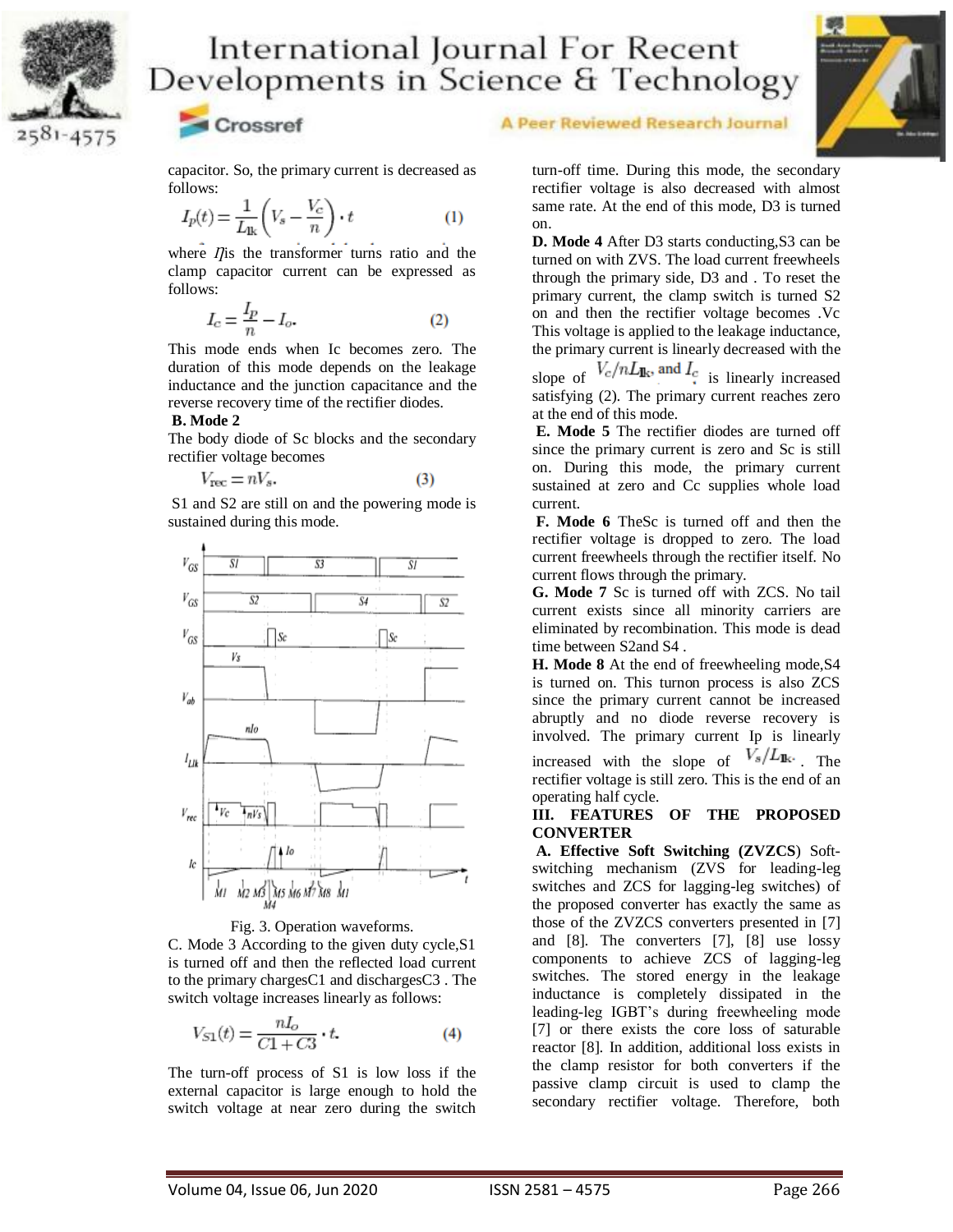





2581-4575

converters have limited power range (several kilowatts). In the proposed converter, however, ZCS of lagging-leg switches is achieved more efficiently by modifying control of the active clamp [3]. No lossy components are involved in achieving ZCS, and no parasitic ringing is generated in the secondary rectifier. So, the proposed converter can handle a higher power level ( 10 kW). The ZCS of lagging-leg switches is achieved with whole load ranges, and the ZVS of the leading-leg switches is also achieved with a wide load range. The ZVS and the ZCS ranges are also the same as those of [7] and [8].

**B. More Reduced Conduction Loss** The primary voltage, current, and secondary voltage of the proposed converter are compared to those of the ZVS [2]–[5] and ZVZCS converters [7], [8] as shown in Fig. 4. The ZVS converter has considerable duty-cycle loss since large leakage inductance is required to obtain reasonable ZVS range. The ZVZCS converters [7], [8] improves the overall efficiency by removing the freewheeling current in the primary and reducing the duty-cycle loss, and large leakage inductance is not necessary. The maximum duty cycle, however, is limited by the primary current reset time Treset , which is determined by the applied voltage to the leakage inductance VLik during freewheeling period as follows:

$$
T_{\text{reset}} = L_{\text{lk}} \frac{nI_o}{V_{L_{\text{lk}}}}.\tag{5}
$$

The  $T_{\text{reset}}$  of the ZVZCS converters in [7] and [8] is considerably large since low reverse voltage (several tens of volts)

**A Peer Reviewed Research Journal** 



Fig. 4. Comparison of the simplified waveforms of primary voltages and currents and secondary rectifier voltages. (a) ZVS PWM converter. (b) ZVZCS PWM converters [7], [8]. (c) Proposed converter.

is applied to the leakage inductance, which is a kind of dutycycle loss. In the proposed ZVZCS converter, however, a small Treset is achieved since the high reverse voltage  $(V_c/n)$  is applied to the leakage inductance. So, the overall efficiency of the proposed converter is improved due to low duty-cycle loss as well as small Treset.

**C. Duty-Cycle Boost Effect** The duty cycle of the secondary rectifier is usually lower than that of the primary because of the duty-cycle loss. In the proposed converter, however, the duty cycle of the rectifier can be higher than that of the primary as shown in Fig. 5. This phenomenon is named as duty-cycle boost effect. The duty-cycle boost effect is caused by the operation of the active clamp from the beginning of freewheeling period to provide ZCS condition to the laggingleg switches. This means that the stored energy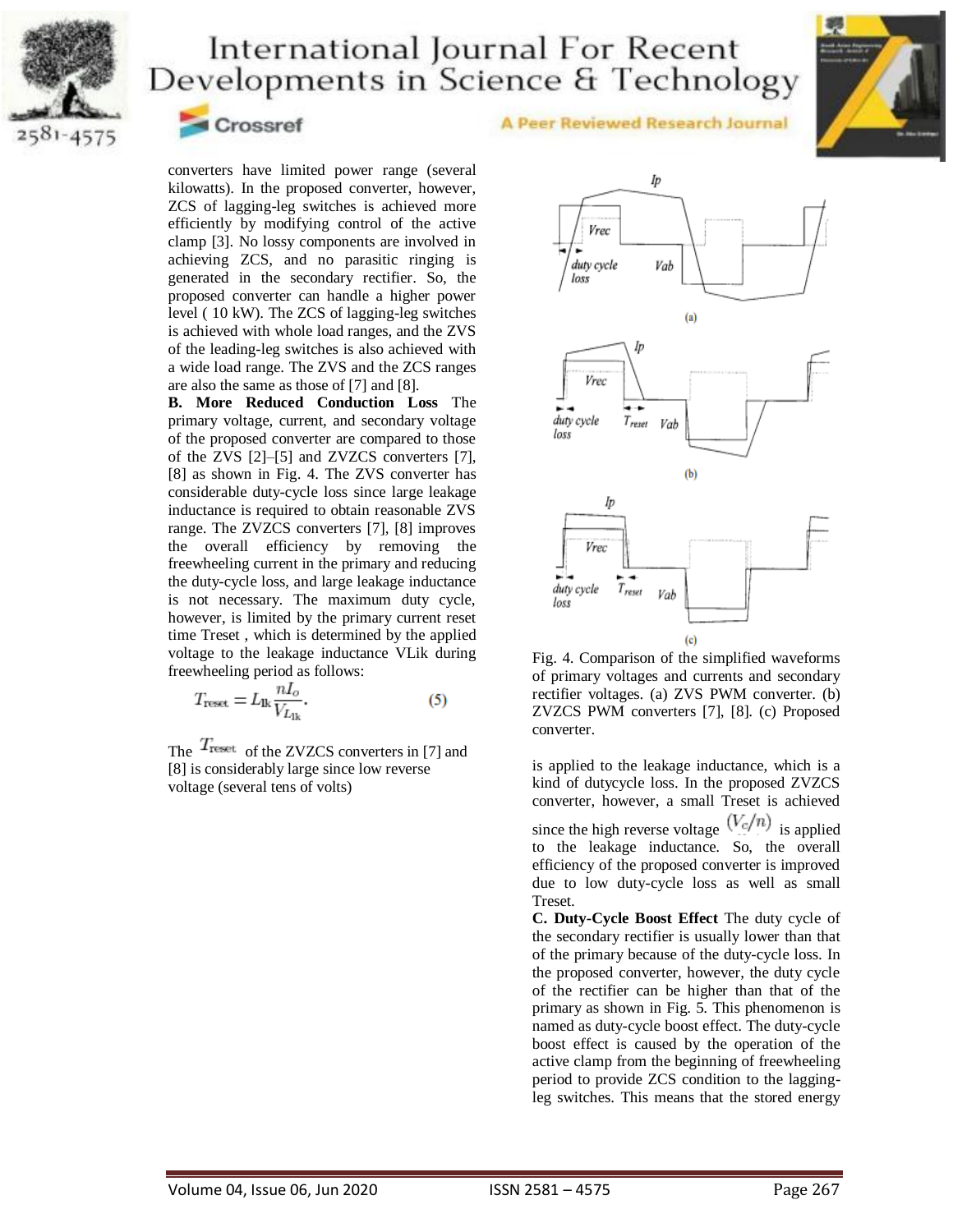



Crossref

in the leakage inductance is recovered to the clamp capacitor and finally transferred to the load by means of the duty-cycle boost effect. This feature is very important for the ZVZCS converters, which use IGBT's for main switches. The duty cycle of the primary is more limited than MOSFETbased ZVS converters since the minimum dead time  $(TZCS)$  in Fig. 59)) is required to achieve a complete ZCS turn off of the lagging-leg switches which is the required time for minority carrier recombination in the IGBT. The effective duty cycle of the proposed converter, however, can be increased to near unity due to the duty-cycle boost effect. The effective duty





cycle of the proposed converter can be expressed as follows:

$$
D_{\text{eff}} = D_{\text{prim}} - \Delta D + D_{\text{boost}} \tag{6}
$$

where  $\Delta D$  is the duty-cycle loss. The Dboost is determined directly by the turn-on time of the clamp switch. The duty cycle boost effect also helps to improve the overall efficiency.

### **IV. DESIGN CONSIDERATIONS**

**A. Decision of Dead Times** An appropriate dead time is required for both leading- and lagging-leg switches to achieve maximum performance.

1) Dead Time for Leading-Leg Switches: The dead time for leading-leg switches is determined by two factors—the ZVS range and maximum duty cycle of the primary side. The minimum dead time is determined by ZVS range as follows:

$$
T_{d,\text{lead}} \ge (C1 + C3) \frac{V_s}{n I_{o,\text{ZVS}}} \tag{7}
$$

### **A Peer Reviewed Research Journal**

Where Io, ZCVS is given ZVS range as one of design parameters. The maximum dead time is limited by the maximum duty cycle of the primary side.

2) Dead Time for Lagging-Leg Switches: The minimum dead time of lagging-leg switches is determined by the timeTZCS to achieve a complete ZCS of the lagging-leg switches as follows:

$$
T_{d,\mathrm{lag}} \ge T_{\mathrm{ZCS}}\tag{8}
$$

where theTzsc is the minority carrier recombination time of IGBT's. The maximum dead time is also limited by the maximum duty cycle of the primary side.

**B. Decision of Clamp Switch On Time** The illustrative waveforms of the secondary rectifier voltage and the clamp capacitor current according to the turn-on time of Sc are depicted in Fig. 6. To achieve a complete ZCS of lagging-leg switches, the primary current should be reset. The



Fig. 6. Illustrative waveforms of the rectifier voltage and the clamp capacitor current.



Fig. 7. Circuit diagram of the active clamp circuit for a center-tapped transformer.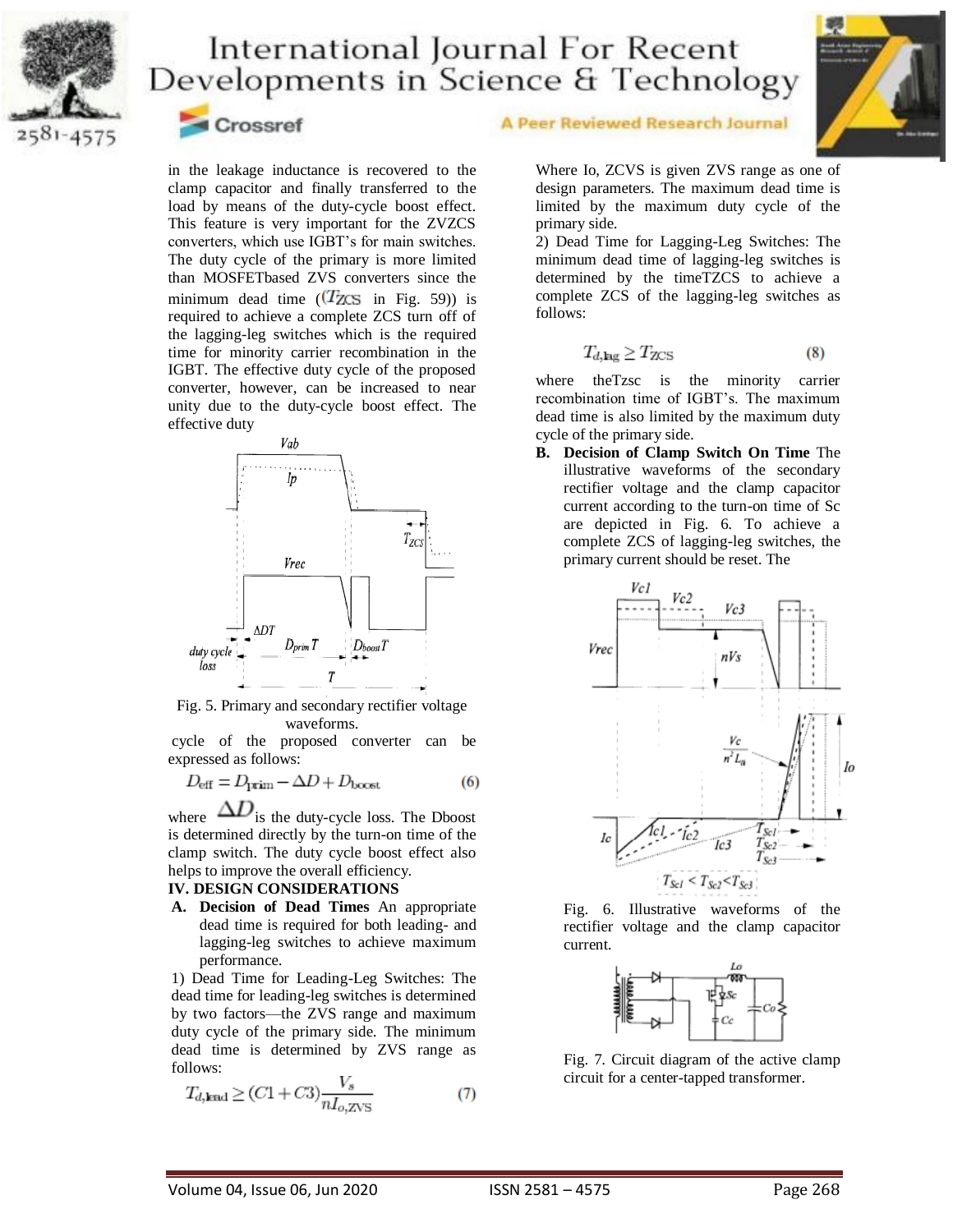



A Peer Reviewed Research Journal



required turn-on time Tsc of Sc is obtained as follows:

$$
T_{\rm Sc} \ge \frac{n^2 L_{\rm IR}}{V_c} I_{\rm o, \rm max}.\tag{9}
$$

The clamp capacitor is charged up during powering period and discharged by turning on of Sc as shown in Fig. 6. The discharging current is quickly increased with the slope depicted in Fig. 6 and stays constant after it reaches load current Io . The increasing rate of discharging current is the same as the decreasing rate of the primary current. If the turn-on time of Sc is increased, the clamp capacitor voltage Vc is decreased and more current flows through the clamp capacitor as shown in Fig. 6. Therefore, Tsc needs to be kept as small as possible to reduce the conduction loss of clamp switch and in turn allow use of a small switch for Sc. The clamp capacitor voltage is regulated automatically as shown in Fig. 6.

**C. Active Clamp Circuit for Center-Tapped Transformer** The proposed ZVZCS power conversion technique can also be applied for the center-tapped transformer as shown in Fig. 7. The basic operation principle is exactly the same as that of the simple output transformer except diode voltage.



Fig. 8. Experimental circuit diagram of the proposed converter.





Fig. 9. Experimental waveforms of primary voltage and current and secondary rectifier voltage.

### **V. EXPERIMENTAL RESULTS**

A 1.8-kW 100-kHz prototype of the proposed ZVZCS FB PWM converter has been built and tested to verify the principle of operation. Fig. 8 shows the experimental circuit with the part numbers and the circuit parameters. The transformer is built using an EE/55/55 core with the turn's ratio of  $Np$ :  $Ns - 28$ :5. The leakage inductance measured at the switching frequency is 3.6 uH. IRGPC40UD2 IGBT's are used for the primary switches. The recommended switching frequency for the IRGPC40UD2 provided by the data sheet is only 10–20 kHz. As will be shown, these IGBT's can be operated at 100 kHz without any detrimental effects on the efficiency. Fig. 9 shows the waveforms of the primary voltage and current and the secondary rectifier voltage at full load (nominal duty cycle of 0.78), and Fig. 10 shows the extended waveforms at the switching transitions of leading and lagging legs. All waveforms are well matched with the expected ones. The primary voltage shows a slow down slope due to the external capacitors added to the leading-leg switches and fast upslope. The duty-cycle loss is about 0.1 µs. The primary current is quickly reset right after the primary voltage is dropped to zero and sustained during the freewheeling period. The primary current reset time is only 0.15 µs. The turn-on time of the active switch is about 0.35 us. Fig. 11 shows the extended switching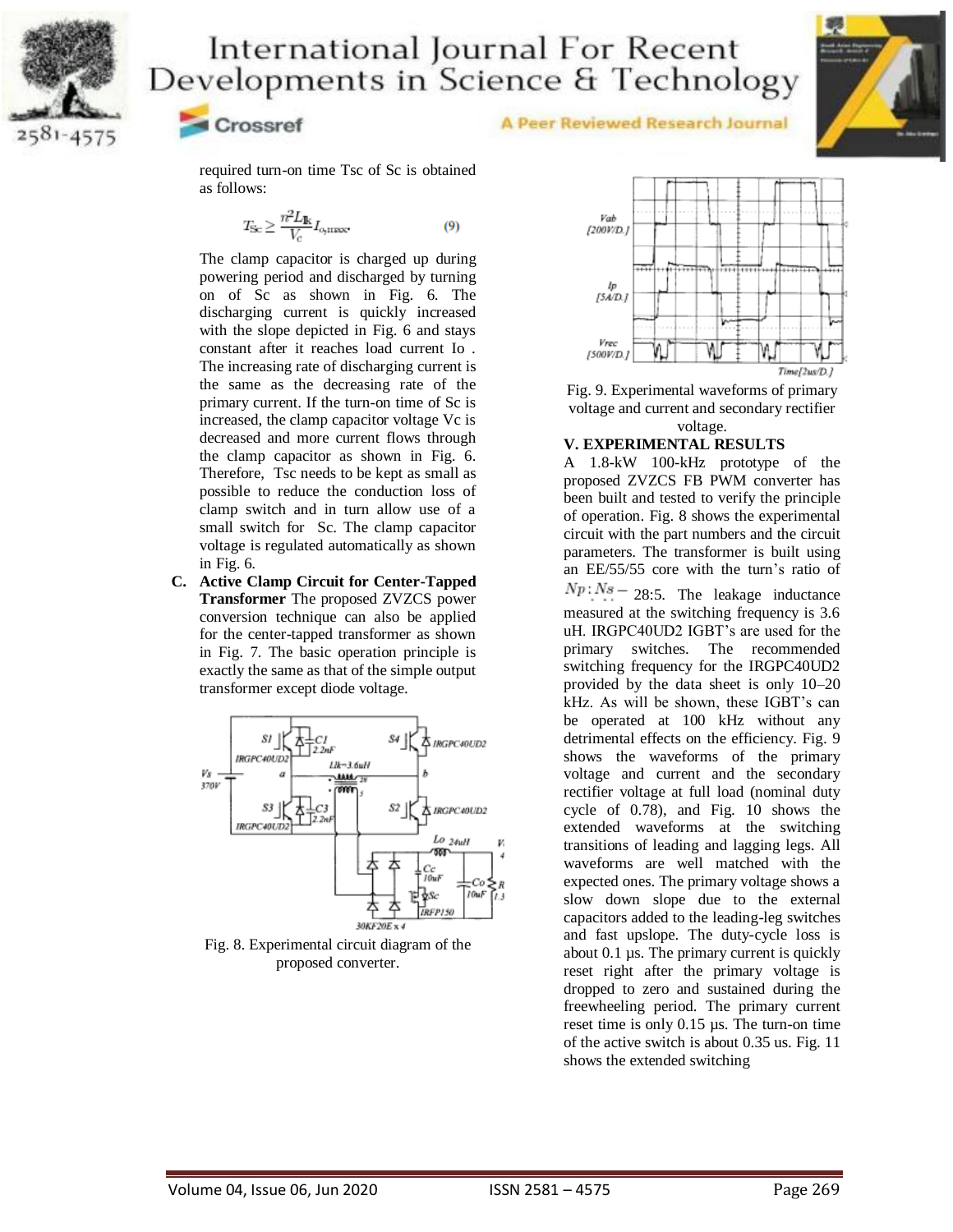



Crossref











### Fig. 12. Extended ZCS waveforms of lagging-leg switches.

waveforms of leading-leg switches. It can be seen that the antiparallel diode current flows for a short time and stays zero, and, thus, a complete ZVS turn on is achieved. The tail current is seen, but the turn-off **A Peer Reviewed Research Journal** 

switching loss is remarkably reduced comparing to hard switching since the rising slope of the switch voltage is slow. The ZVS range for the leading-leg switches is about 20% of full load. Fig. 12 shows the extended



Fig. 13. Waveforms of secondary active clamp.

switching waveforms of lagging-leg switches. It can be seen that a complete ZCS turn off is achieved since the primary current is zero during the whole freewheeling period and the turn-on process of the other switch is almost ZCS. Small pulse current during turn-on transition is the charging current of the switch output capacitor. Fig. 13 shows the waveforms of the secondary active clamp. The clamp switch is turned on for a



Fig. 14. Measured efficiencies.

very short time compared to the operating period (7%). The rectifier voltage waveform is a little noisy since the clamp switch operates under hard switching. The clamp capacitor current waveform is the same as the expected. Fig. 14 shows the measured efficiencies of the proposed ZVZCS FB PWM converter. The maximum overall